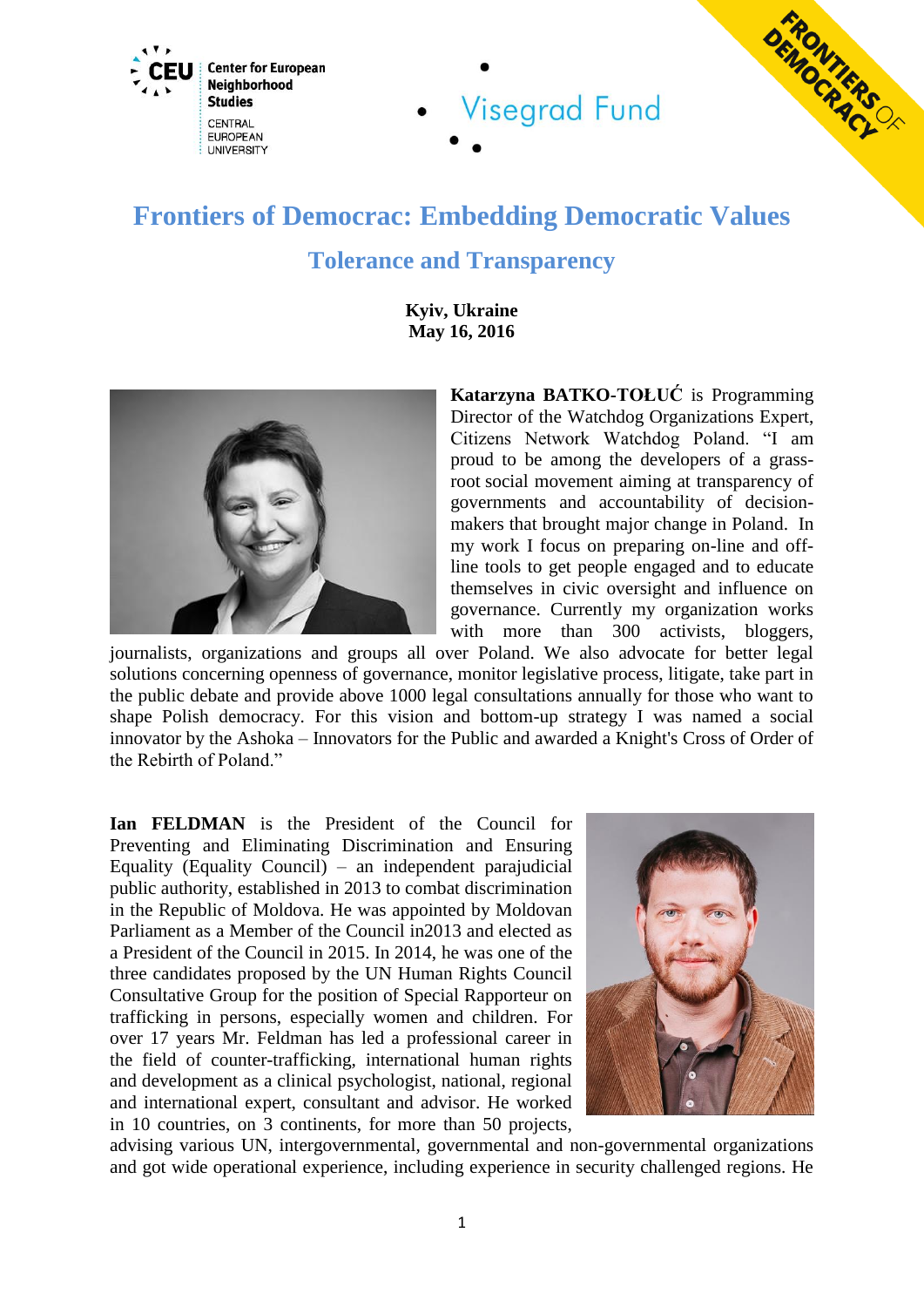trained and consulted professionals from 27 countries coming from different regions of the world: Western and Eastern Europe, Central Asia, Middle East, North-Eastern Africa, Horn of Africa, South-East Asia. Mr. Feldman holds two Bachelor degrees: in Management from Institute of Management of Moldovan State University, and in Psychology from Moscow State University. He studied Jungian Psychoanalysis in Moscow Institute of Psychoanalysis and got his Masters in Psychology from Free International University from Moldova (ULIM). Currently he is working on his PhD thesis in Moldovan State University. In December 2015, Equality Council, led by Mr. Feldman, got annual UN Human Rights Award for the efforts in combating discrimination and ensuring equality in the Republic of Moldova.



**Anita KONCSIK, dr.** has been working as a lawyer and senior researcher at K-Monitor Public Benefit Association since 2014 where she does advocacy management and legal research. Within the frame of advocacy activities, she regularly monitors Hungarian legislative proposals on political finance, public procurements and freedom of information issues where she also elaborates recommendations based on international good practices (devoting special attention to CEE examples and EUlevel challenges). She has been participating in submitting comments and recommendations to the drafted national anticorruption programme and the draft law on public procurements (pointing out i.a. the shortcomings of sectoral regulations in Hungary). Besides elaborating policy papers, she also coordinates development of IT tools for anticorruption

built upon the findings of interdisciplinary research. (The latest redflag-tool strengthens independent procurement risk monitoring in Hungary since 2015). In 2010, Anita became lecturer at Eötvös Loránd University of Sciences (ELTE) Faculty of Law, at first junior lecturer of the Department of Legal Theory, then assigned lecturer of the Department of Criminology. She also worked as an editor of an e-journal of legal and social theory called "tolle,lege!" In order to gain more experience from different strata of legal profession, she worked earlier as a clerk to the justice in Budapest Capital Regional Court of Appeal and as assigned translator for the Court of Justice of the European Union. Now, she is writing her PhD-thesis on modelling legal and social phenomena with the help of AI (artificial intelligence).

**Laco ORAVEC** graduated from Faculty of Law at the University of Pavol Jozef Safarik in Kosice. Then he passed civil military service in feminist NGO Fenestra in Kosice. Since 2002 he is working with Milan Simecka Foundation, currently as Programmes Director. He is active in the fields of human rights, minority rights, multiculturalism, social inclusion and public policy. In the moment he is also PhD student at Faculty of Social and Economic Sciences at Comenius University

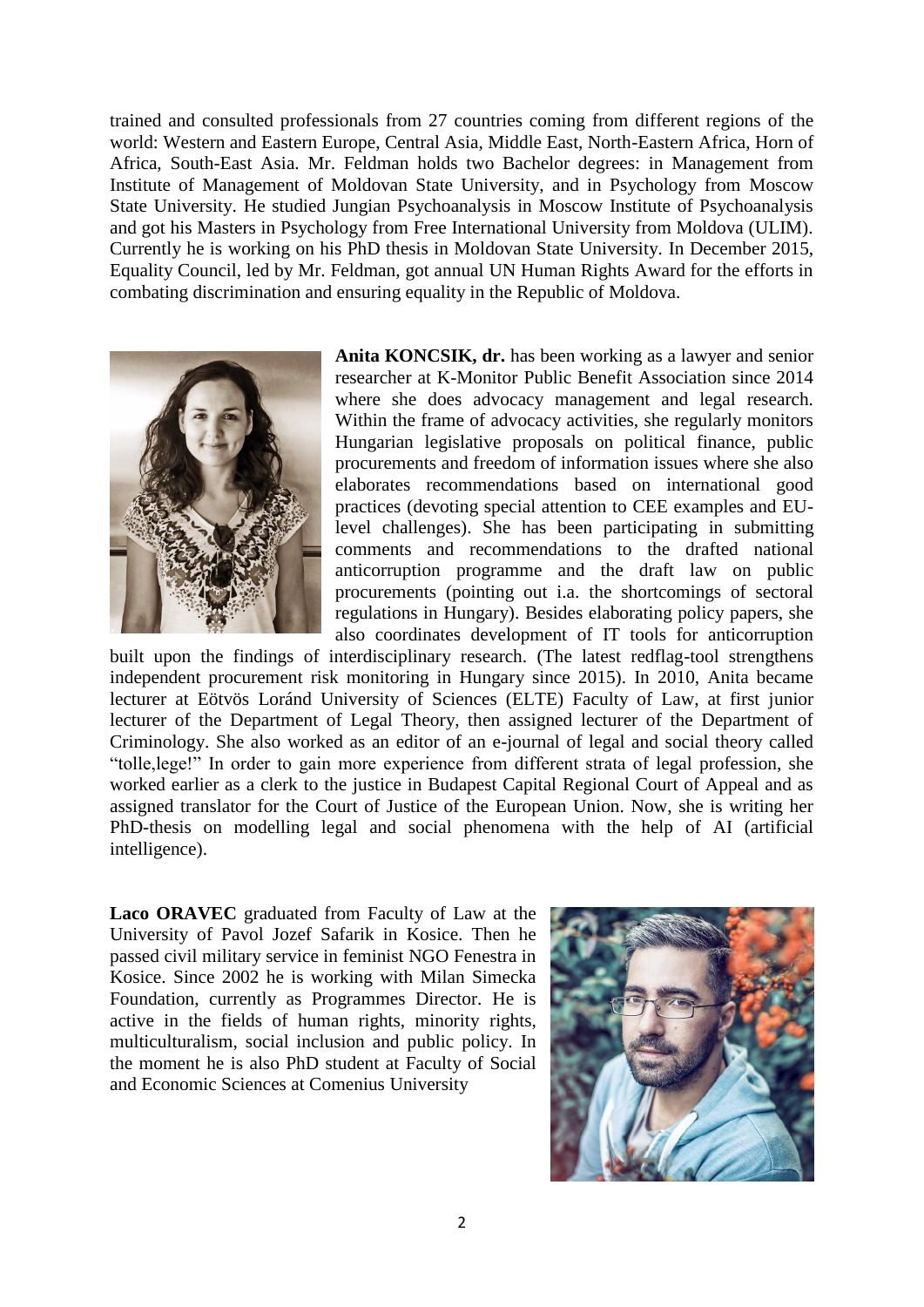

**Anton PISARENKO** is Project Coordinator at the Institute for Euro-Atlantic Cooperation. He is in his final year of his Master's Program in Foreign Policy at the Institute of International Relations of the Kyiv National Taras Shevchenko University. Originally, from Mariupol, Donetsk region, he graduated from Mariupol State University having completed successfully his Bachelor degree in International Relations. He was actively involved in the civil society life in Mariupol being a member of the local international relations expert community NGO "Dipcorpus". He was one of the organizers of the first "Euromaidan" in Mariupol. He was also a member of the Youth Delegation of Ukraine to the Council of Europe, Strasbourg (December 2014) and has a journalistic background. His research interests lie particularly in the field of political ideologies and European integration.

**Bogdan RADU** is Visiting Researcher of the CEU Center for European Neighborhood Studies since 2012. He received his MA in European politics from the University of Manchester (MA) and his Ph.D. Political Science from the University of California, Irvine, USA. He completed his doctoral degree in 2007, with the dissertation *Traditional Believers and Democratic Citizens. A Contextualized Analysis of the Effects of Religion on Support for Democracy in East Central Europe.* Since 2007, he holds a lecturer position in the Department of Political Science at Babes-Bolyai University. His research revolved around issues of political culture, democratic transition and consolidation and comparative studies of public opinion in the context



of an enlarged Europe. He conducted research on religious values and political beliefs, for both adults and the youth, focusing on the relationships between religiosity and religious participation on the one hand, and political participation and support for democracy on the other hand. More recently, Bogdan became interested in studying the concept of public opinion in the realm of international governance, especially focusing on international development. He is committed to interdisciplinary approaches and the combined use of empirical and interpretive methods.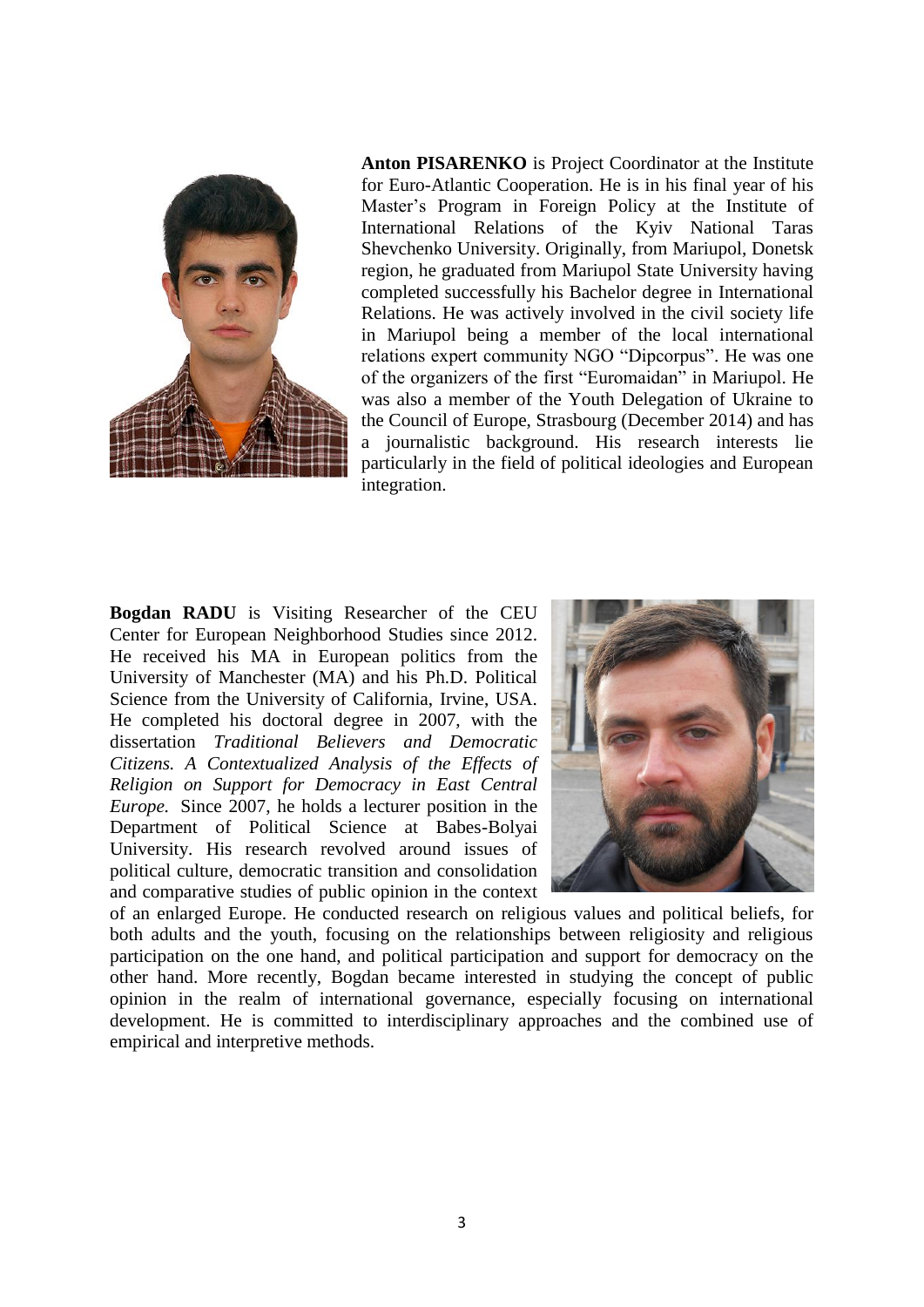

**Martin ŠIMÁČEK** is Director of the Institute for Social Inclusion in the Czech Republic. He graduated in journalism at Charles University in Prague in 2001. Now he is completing follow-up studies of public and social policy. In 1999, he worked as an interpreter for asylum seekers from Central and Eastern Europe in the UK. From 2001 he worked for People in Need Foundation as director of the Central Bohemian branch of Social Integration Programmes, as well as a desk officer of the Slovakia branch, which focused on the work in Roma settlements. In 2007-2009 he worked for the Ministry of Education in the section of social programs in education. In 2009, he helped

to introduce the social work in the region Samagrelo in Georgia. In the years 2009-2015 led the Agency for Social Inclusion of the Office of the Government of the Czech Republic. In the years 2013-2014 he represented the Czech Government Commissioner for Human Rights during the time the position was not occupied. Since 2015 is an adviser to the Minister of Labour and Social Affairs and the Director of the newly established think tank for public policies in the Czech Republic called the Institute for Social Inclusion.

**Agnieszka SŁOMIAN** is the founder and chairwoman of the Institute for Eastern Initiatives in Krakow, Poland. She is a doctoral student at the Faculty of International and Political Studies of the Jagiellonian University, and a graduate of Russian studies and Russian philology. Her academic research concentrates on Central Asia, primarily on Kazakhstan. She coordinates cultural, educational and research projects, and organizes workshops and training courses. She loves to travel.





**Oleksandr SUSHKO** is Research Director at the Institute for Euro-Atlantic Cooperation in Kiev and member of the Maidan People's Union council, he has also been director of the Centre for Peace, Conversion and Foreign Policy of Ukraine and has taken part in projects in favour of freedom of movement and the civic initiative for visa liberalisation, "Europe without Barriers". He is Ukraine coordinator for the Eastern Partnership Civil Society Forum and director of the International Renaissance Foundation, an NGO, which supports citizens' initiatives working for a democratic society in Ukraine as part of the Open Society network.